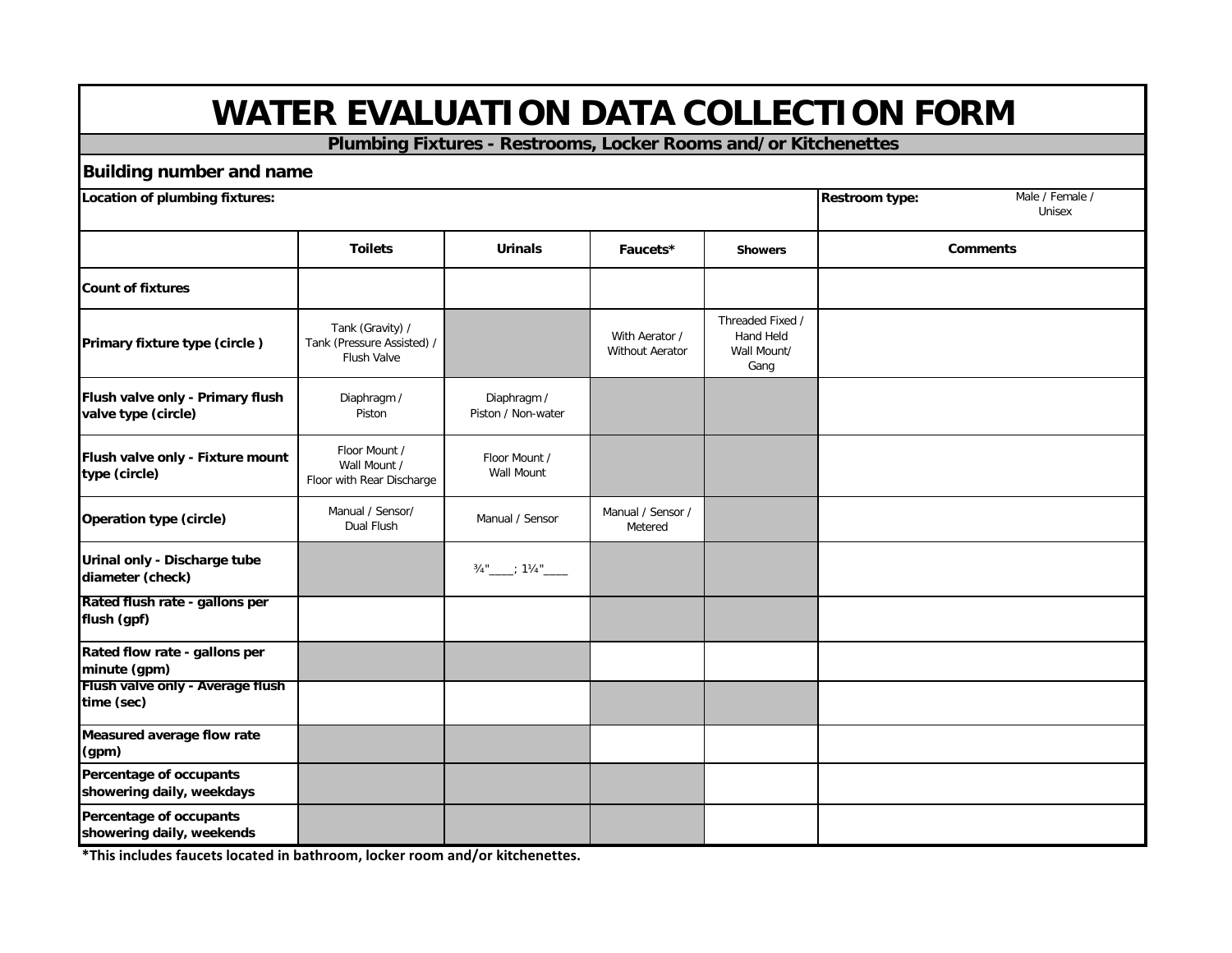| <b>WATER EVALUATION DATA COLLECTION FORM</b>                |                               |                                          |                               |                                                                                             |                                  |                              |                 |
|-------------------------------------------------------------|-------------------------------|------------------------------------------|-------------------------------|---------------------------------------------------------------------------------------------|----------------------------------|------------------------------|-----------------|
| <b>Commercial Kitchen</b>                                   |                               |                                          |                               |                                                                                             |                                  |                              |                 |
| <b>Building number and name</b>                             |                               |                                          |                               |                                                                                             |                                  |                              |                 |
| Unique name identifier for this commercial kitchen facility |                               |                                          |                               |                                                                                             |                                  |                              |                 |
| Is water use metered?                                       | Yes* / No                     |                                          |                               |                                                                                             |                                  |                              |                 |
|                                                             |                               | Weekday                                  | Weekend                       |                                                                                             |                                  |                              |                 |
| Average numbers of meals prepared per day                   |                               |                                          |                               |                                                                                             |                                  |                              |                 |
| Number of days per week meals prepared                      |                               |                                          |                               |                                                                                             |                                  |                              |                 |
| Number of weeks commercial kitchen is operating per year    |                               |                                          |                               |                                                                                             |                                  |                              |                 |
|                                                             | Dishwashing<br><b>Machine</b> | <b>Pre-Rinse</b><br><b>Spray Valve</b>   | Handwashing<br><b>Faucets</b> | <b>Prep Sink</b><br><b>Faucets or</b><br>Pots/Pans<br><b>Washing Sink</b><br><b>Faucets</b> | <b>Food Steamer</b>              | <b>Ice Machine</b>           | <b>Comments</b> |
| Count of fixtures or equipment                              |                               |                                          |                               |                                                                                             |                                  |                              |                 |
| <b>Equipment Type (circle)</b>                              | Continuous /<br><b>Batch</b>  | Standard Flow /<br>WaterSense<br>Labeled | Manual / Sensor /<br>Metered  |                                                                                             | Boiler-Based /<br>Connectionless | Air-Cooled /<br>Water-Cooled |                 |
| Equipment is ENERGY STAR (circle the appropriate<br>answer) | Yes / No                      |                                          |                               |                                                                                             | Yes / No                         | Yes / No                     |                 |
| Rated flow rate - gallons per minute (gpm)                  |                               |                                          |                               |                                                                                             |                                  |                              |                 |
| Batch water use (gallons per cycle)                         |                               |                                          |                               |                                                                                             |                                  |                              |                 |
| Measured average flow rate - gallons per minute<br>(gpm)    |                               |                                          |                               |                                                                                             |                                  |                              |                 |
| Make of equipment                                           |                               |                                          |                               |                                                                                             |                                  |                              |                 |
| Model number of equipment                                   |                               |                                          |                               |                                                                                             |                                  |                              |                 |
| Hours operated per day                                      |                               |                                          |                               |                                                                                             |                                  |                              |                 |
| Loads per day                                               |                               |                                          |                               |                                                                                             |                                  |                              |                 |
|                                                             |                               |                                          |                               |                                                                                             |                                  |                              |                 |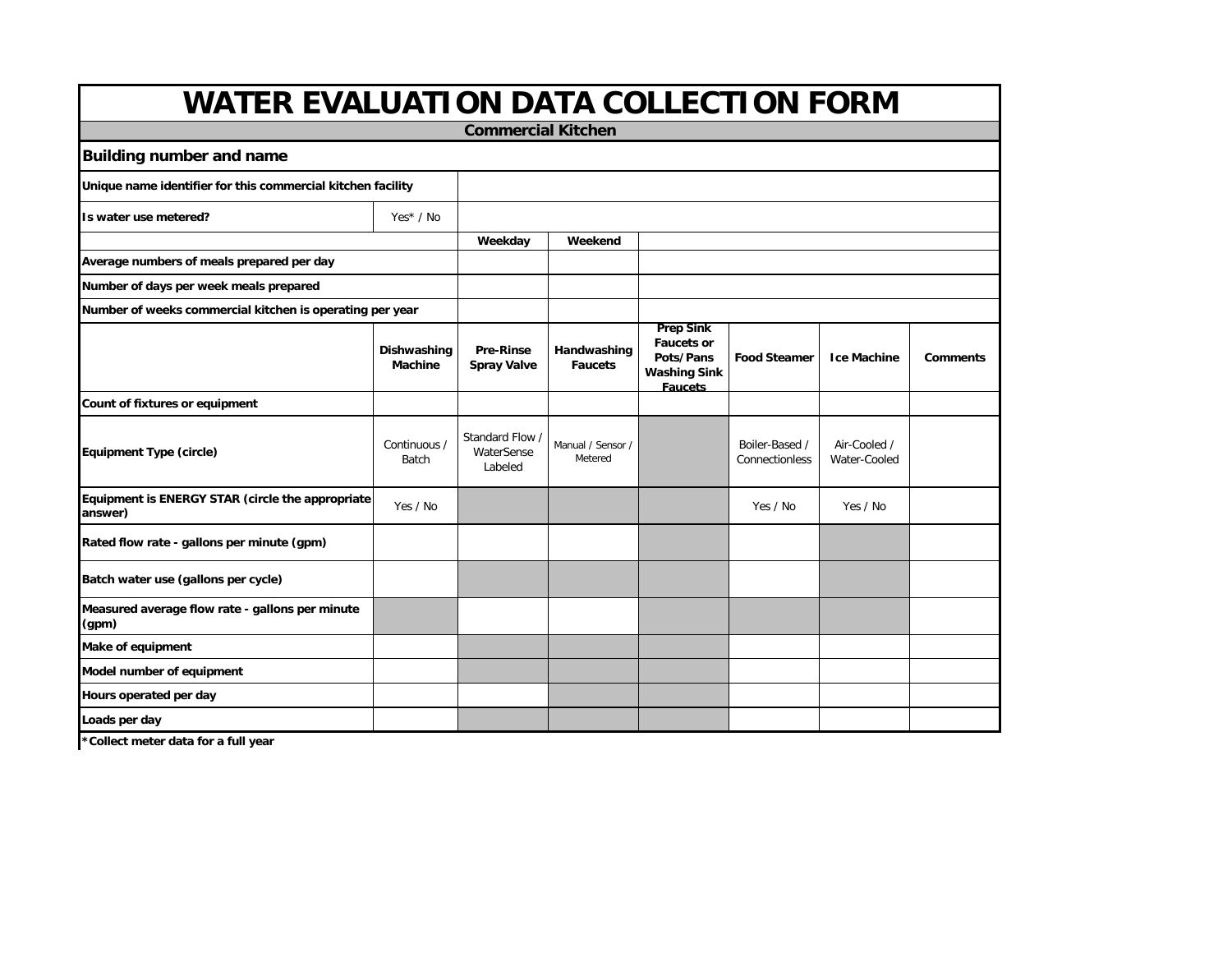| <b>Cooling Tower</b>                                         |                                                  |                 |  |  |  |  |
|--------------------------------------------------------------|--------------------------------------------------|-----------------|--|--|--|--|
| <b>Building number and name</b>                              |                                                  |                 |  |  |  |  |
| Unique name identifier for this cooling tower                |                                                  | <b>Comments</b> |  |  |  |  |
|                                                              |                                                  |                 |  |  |  |  |
| For what process is the cooling tower used? (Circle)         | Comfort Cooling (HVAC) /<br>Process Load / Other |                 |  |  |  |  |
| Is makeup water use metered? (circle)                        | $Yes* / No$                                      |                 |  |  |  |  |
| Total tonnage of chillers associated with the cooling system |                                                  |                 |  |  |  |  |
| Typical operating cycles of concentration of the system      |                                                  |                 |  |  |  |  |
| Cooling season start date                                    |                                                  |                 |  |  |  |  |
| Cooling season end date                                      |                                                  |                 |  |  |  |  |
| Typical number of hours system operates per day              |                                                  |                 |  |  |  |  |
| Typical percent of capacity utilized over the cooling season |                                                  |                 |  |  |  |  |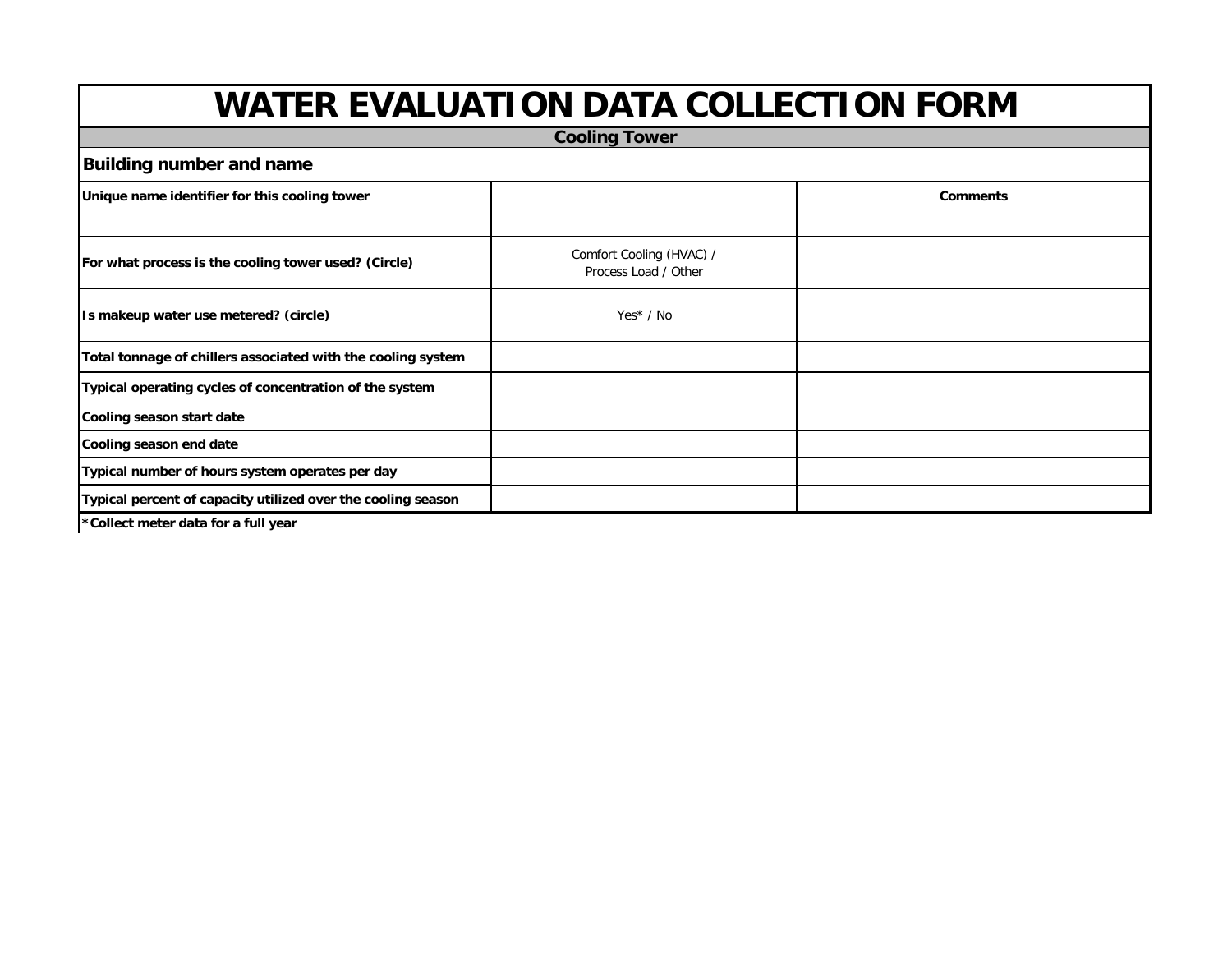|                                                             | <b>Steam Boilers</b>                  |    |                 |
|-------------------------------------------------------------|---------------------------------------|----|-----------------|
| <b>Building number and name</b>                             |                                       |    |                 |
| Unique name identifier for this steam boiler system         |                                       |    |                 |
| Is the steam boiler water use metered?                      | Yes* / No                             |    |                 |
|                                                             | Softener or Water Conditioning System |    | <b>Comments</b> |
|                                                             | Yes                                   | No |                 |
| Amount of water used between regenerations (gal)            |                                       |    |                 |
| Number of times the system regenerates in 1 week            |                                       |    |                 |
| Number of weeks per year the system is operating            |                                       |    |                 |
| Steam generation rate (lb./hr.)                             |                                       |    |                 |
| Percentage of condensate that is returned                   |                                       |    |                 |
| Typical operating cycles of concentration of the<br>system  |                                       |    |                 |
| Typical number of hours the system operates per<br>week     |                                       |    |                 |
| Typical number of weeks per year the system is<br>operating |                                       |    |                 |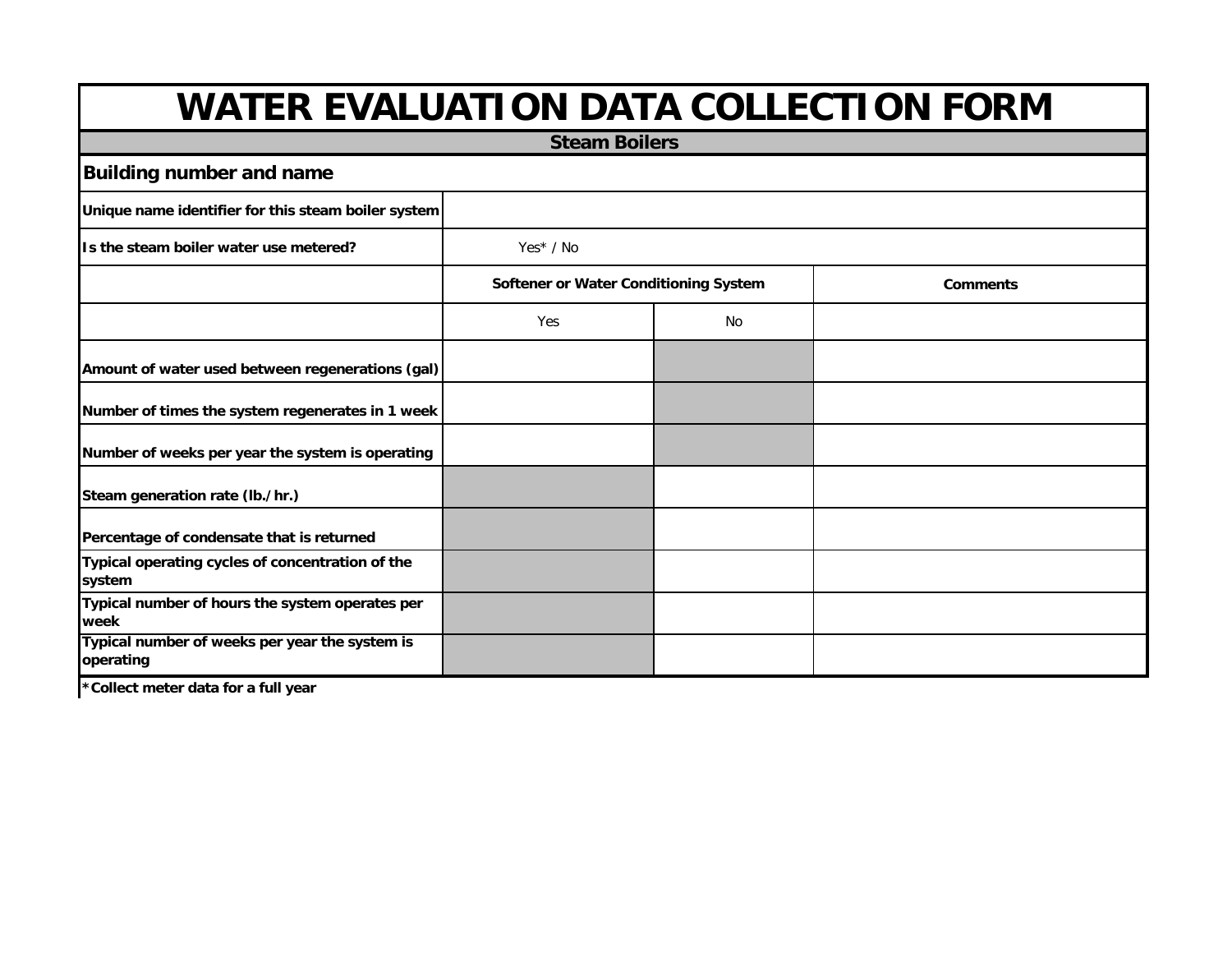| <b>WATER EVALUATION DATA COLLECTION FORM</b>                       |                                              |                                           |                 |  |  |  |  |  |
|--------------------------------------------------------------------|----------------------------------------------|-------------------------------------------|-----------------|--|--|--|--|--|
|                                                                    | Laundry - Single/Multi-Load Washing Machines |                                           |                 |  |  |  |  |  |
| <b>Building number and name</b>                                    |                                              |                                           |                 |  |  |  |  |  |
| Unique name identifier for these machines                          |                                              |                                           |                 |  |  |  |  |  |
| Estimated number of people that use the washing machines each week |                                              |                                           |                 |  |  |  |  |  |
| Estimated loads of laundry per person per week, weekdays           |                                              |                                           |                 |  |  |  |  |  |
| Estimated loads of laundry per person per week, weekends           |                                              |                                           |                 |  |  |  |  |  |
| Weeks per year machines are operated                               |                                              |                                           |                 |  |  |  |  |  |
|                                                                    | <b>ENERGY STAR</b><br><b>Machines</b>        | <b>Non-ENERGY STAR</b><br><b>Machines</b> | <b>Comments</b> |  |  |  |  |  |
| Count of washing machines                                          |                                              |                                           |                 |  |  |  |  |  |
| Top loading or front loading machines                              |                                              |                                           |                 |  |  |  |  |  |
| Make of washing machines                                           |                                              |                                           |                 |  |  |  |  |  |
| Model of washing machines                                          |                                              |                                           |                 |  |  |  |  |  |
| Typical capacity of washing machines cubic feet*                   |                                              |                                           |                 |  |  |  |  |  |
| Water factor of washing machines gallons/cycle/cubic feet*         |                                              |                                           |                 |  |  |  |  |  |

**\*This may not be available during the onsite evaluation but may be obtained online using the washing machine make and model.** 

#### **WATER EVALUATION DATA COLLECTION FORM**

| <b>Laundry - Industrial Washing Machines</b>      |  |                 |  |  |  |  |
|---------------------------------------------------|--|-----------------|--|--|--|--|
| Building number and name                          |  |                 |  |  |  |  |
| Unique name identifier for these machines         |  |                 |  |  |  |  |
| Estimated weight of laundry washed per week (lbs) |  | <b>Comments</b> |  |  |  |  |
| Weeks per year machines are operated              |  |                 |  |  |  |  |
| Count of washing machines                         |  |                 |  |  |  |  |
| Make of washing machines                          |  |                 |  |  |  |  |
| Model of washing machines                         |  |                 |  |  |  |  |
| Estimated water use per pound of laundry (gal)*   |  |                 |  |  |  |  |
| Percentage of water recycled/reused*              |  |                 |  |  |  |  |

**\*This may not be available during the onsite evaluation but may be obtained online using the washing machine make and model.**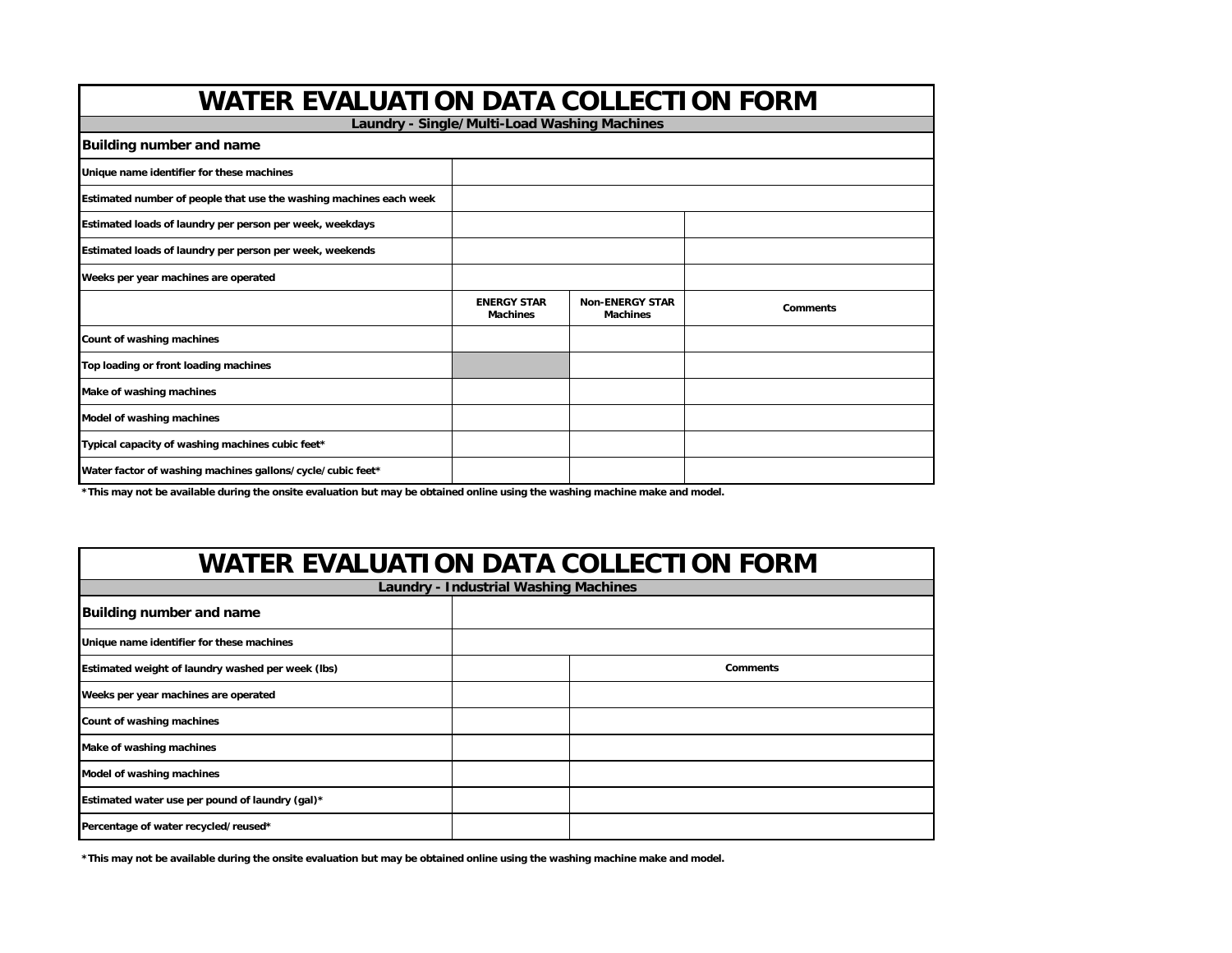| <b>WATER EVALUATION DATA COLLECTION FORM</b>                                    |                  |                        |                 |  |  |  |  |
|---------------------------------------------------------------------------------|------------------|------------------------|-----------------|--|--|--|--|
| Vehicle Wash - Open Hose/Pressure Washer                                        |                  |                        |                 |  |  |  |  |
| <b>Building number and name</b>                                                 |                  |                        |                 |  |  |  |  |
| Unique name identifier for vehicle wash                                         |                  |                        |                 |  |  |  |  |
|                                                                                 | <b>Open Hose</b> | <b>Pressure Washer</b> | <b>Comments</b> |  |  |  |  |
| Average number of vehicles washed per week                                      |                  |                        |                 |  |  |  |  |
| Total number of weeks per year vehicles are washed                              |                  |                        |                 |  |  |  |  |
| Approximate wash time per vehicle (minutes)                                     |                  |                        |                 |  |  |  |  |
| Flow rate of open hose - measured average flow rate<br>gallons per minute (gpm) |                  |                        |                 |  |  |  |  |
| Nozzle manufacturer                                                             |                  |                        |                 |  |  |  |  |
| Nozzle rating - (gpm)                                                           |                  |                        |                 |  |  |  |  |
| <b>Manufacturer</b>                                                             |                  |                        |                 |  |  |  |  |
| <b>Model number</b>                                                             |                  |                        |                 |  |  |  |  |

| <b>Vehicle Wash</b>                                   |                                              |                          |                              |               |                 |  |  |  |
|-------------------------------------------------------|----------------------------------------------|--------------------------|------------------------------|---------------|-----------------|--|--|--|
| <b>Building number and name</b>                       |                                              |                          |                              |               |                 |  |  |  |
| Unique name identifier for this vehicle wash facility |                                              |                          |                              |               |                 |  |  |  |
| Is the water use metered?                             | $Yes* / No$                                  | $Yes* / No$              | Yes* / No                    | $Yes* / No$   |                 |  |  |  |
|                                                       | <b>Individual</b><br><b>Automated In-Bay</b> | <b>Friction Conveyor</b> | <b>Frictionless Conveyor</b> | Large Vehicle | <b>Comments</b> |  |  |  |
| Average number of vehicles washed per week            |                                              |                          |                              |               |                 |  |  |  |
| Total number of weeks per year vehicles are washed    |                                              |                          |                              |               |                 |  |  |  |
| Estimated water use per vehicle (gpv)                 |                                              |                          |                              |               |                 |  |  |  |
| Percentage of water recycled/reused (if any)          |                                              |                          |                              |               |                 |  |  |  |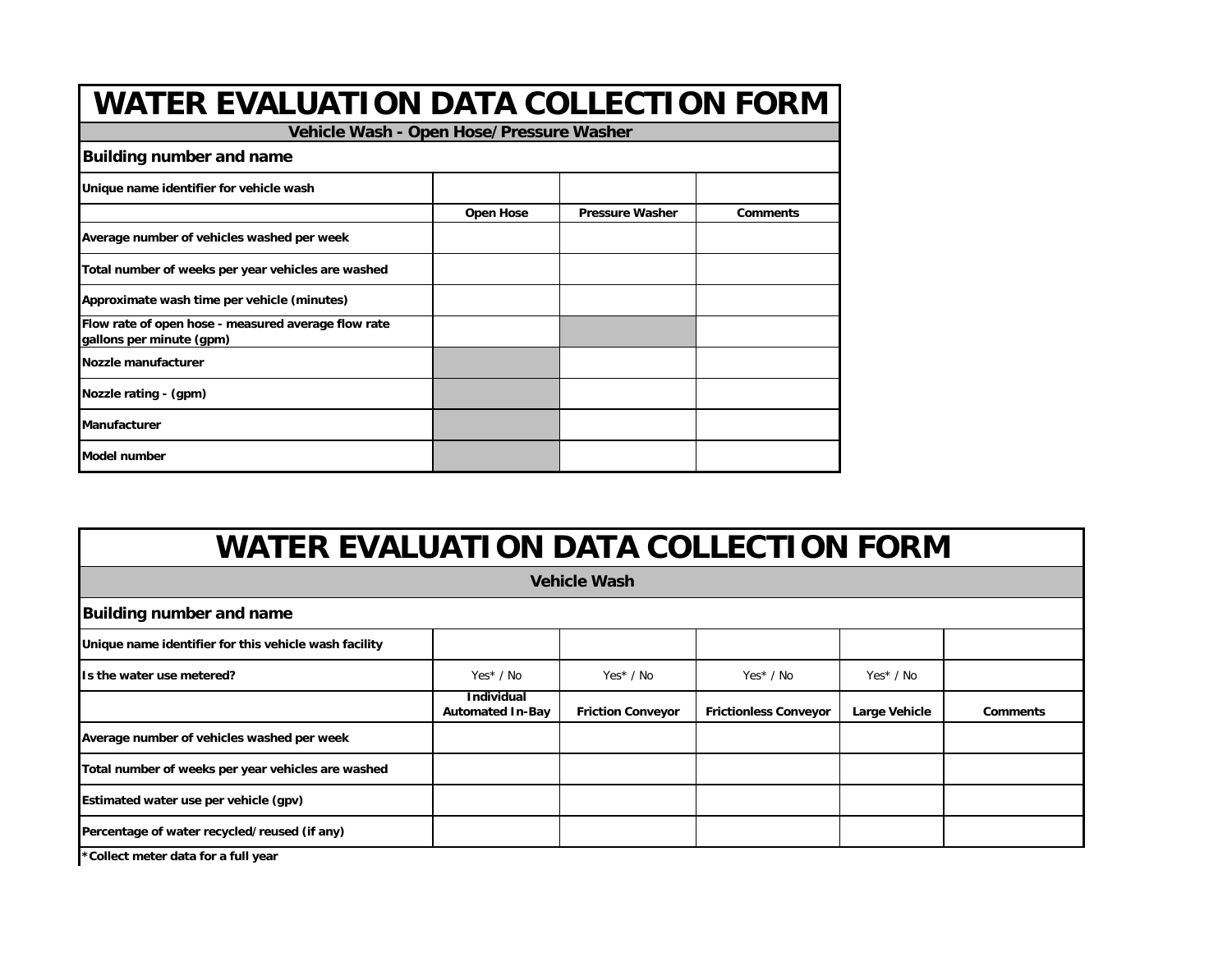|                                                                                            |                                                         | <b>WATER EVALUATION DATA COLLECTION FORM</b>                                                               |                 |  |  |
|--------------------------------------------------------------------------------------------|---------------------------------------------------------|------------------------------------------------------------------------------------------------------------|-----------------|--|--|
|                                                                                            | <b>Landscape Irrigation</b>                             |                                                                                                            |                 |  |  |
| Building number and name (if landscape is associated with a building)                      |                                                         |                                                                                                            |                 |  |  |
| Landscape irrigation area description (unique name identifier such as where it is located) |                                                         |                                                                                                            |                 |  |  |
| Is water use metered? (circle)                                                             | Yes* / No                                               |                                                                                                            |                 |  |  |
|                                                                                            | <b>Turfgrass</b>                                        | <b>Mixed Beds</b>                                                                                          | <b>Comments</b> |  |  |
| Landscape area type (circle)                                                               |                                                         | Landscape Around Building / Athletic Field / Golf Course /<br>Parade Field / Park / Family Housing / Other |                 |  |  |
| Water supply type (circle)                                                                 |                                                         | Potable / Non-potable / Alternative                                                                        |                 |  |  |
| <b>Month irrigation starts</b>                                                             |                                                         |                                                                                                            |                 |  |  |
| Month irrigation ends                                                                      |                                                         |                                                                                                            |                 |  |  |
| General level of supplemental irrigation needed by<br>the mixed bed (circle)               |                                                         | Low / Moderate / High                                                                                      |                 |  |  |
| Density the mixed bed area planted (circle the<br>appropriate answer)                      |                                                         | Low / Moderate / High                                                                                      |                 |  |  |
| Level of protected/exposed of the mixed bed area<br>(microclimate)? (circle)               |                                                         | Protected / Open / Intense Exposure                                                                        |                 |  |  |
| Turf species (circle)                                                                      | Cool Season / Warm Season                               |                                                                                                            |                 |  |  |
| General appearance/condition of the landscape<br>(circle)                                  | Stressed / Average / High Quality                       | Stressed / Average / High Quality                                                                          |                 |  |  |
| Soil type (circle)                                                                         | Sandy / Loam / Clay                                     | Sandy / Loam / Clay                                                                                        |                 |  |  |
| Landscape area size in square feet                                                         |                                                         |                                                                                                            |                 |  |  |
| Irrigation equipment type (circle)                                                         | Rotor /Spray / Micro-spray /<br>Drip / Manual           | Rotor /Spray / Micro-spray /<br>Drip / Manual                                                              |                 |  |  |
| Type of irrigation controls (circle)                                                       | Manual /Clock / Smart Water Application<br>Technologies | Manual /Clock / Smart Water Application<br>Technologies                                                    |                 |  |  |
| Puddles observed in and around the landscape area<br>(circle)                              | Many/Few/None                                           | Many/Few/None                                                                                              |                 |  |  |
| Runoff observed in and around the landscape area<br>(circle)                               | Yes/No                                                  | Yes/No                                                                                                     |                 |  |  |
| Sprinkler heads leaks observed (circle)                                                    | Many/Few/None                                           | Many/Few/None                                                                                              |                 |  |  |
| Broken equipment observed (circle)                                                         | Yes/No                                                  | Yes/No                                                                                                     |                 |  |  |
| Impervious surfaces being watered (e.g., sidewalks<br>or parking lots)                     | Yes/No                                                  | Yes/No                                                                                                     |                 |  |  |